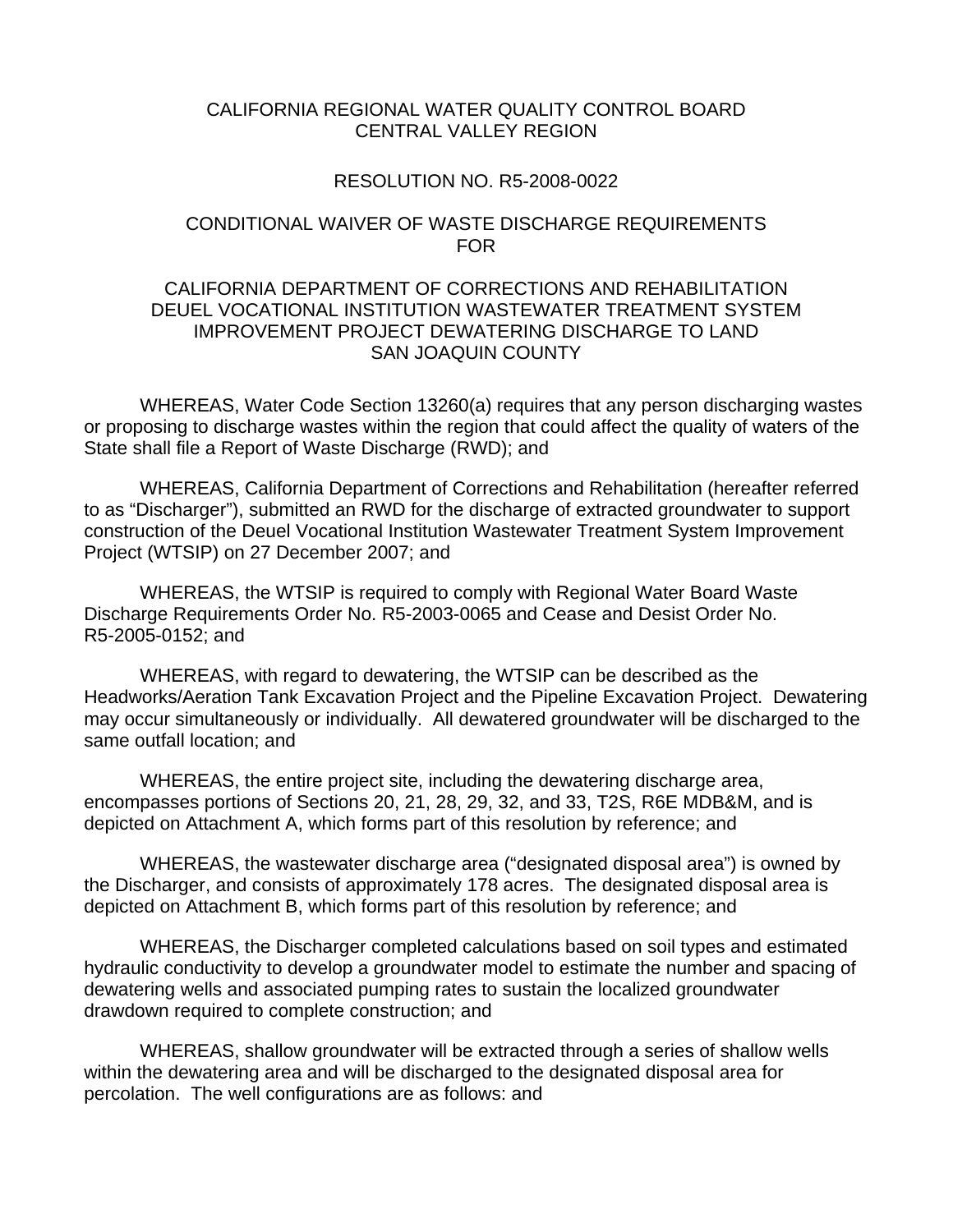RESOLUTION NO. R5-2008-0022 -2- CONDITIONAL WAIVER OF WASTE DISCHARGE REQUIREMENTS CALIFORNIA DEPARTMENT OF CORRECTIONS AND REHABILITATION DEUEL VOCATIONAL INSTITUTION WASTEWATER TREATMENT SYSTEM IMPROVEMENT PROJECT DEWATERING DISCHARGE TO LAND SAN JOAQUIN COUNTY

- At the Headworks/Aeration Tank Excavation Project an estimated 15 wells will be installed. Extraction rates are estimated to be from 16 to 150 gpm/well. The resulting pumping rates are estimated to be from 240 gpm to 2,250 gpm (345,600 to 3,240,000 gallons per day).
- At the Pipeline Excavation Project an estimated 7 wells will be installed. Extraction rates are estimated to be from 24 to 71 gpm/well. The resulting pumping rates are estimated to be from 168 gpm to 497 gpm (241,920 to 715,680 gallons per day).

 WHEREAS, dewatering wells will be approximately 55 feet deep for the Headworks/ Aeration Tank Excavation Project and 40 feet deep for the Pipeline Excavation Project to provide adequate dewatering for construction activities. Well permits will be obtained from the San Joaquin County Environmental Health Department; and

 WHEREAS, dewatering is expected to begin in January 2008 and end by November 2008; and

 WHEREAS, extracted groundwater will be conveyed approximately 1.9 miles by an existing toe drain at the base of the levee at the eastern property boundary, to an existing irrigation pump station. The extracted groundwater will be discharged to the toe drain at a location south of any potentially sensitive areas identified in the mitigated negative declaration. From there, the water will be pumped at the irrigation pump station to the Discharger's Big Reservoir. Water will flow by gravity from Big Reservoir through a distribution system that will apply the water through row and furrow flood irrigation of the 178 acre designated disposal area; and

 WHEREAS, during months when precipitation exceeds evaporation rates, the applied water may pond on the surface of the designated disposal area. If mosquito breeding occurs in the designated disposal area, the Discharger will consult with the San Joaquin County Mosquito and Vector Control District; and

 WHEREAS, containment berms surround the designated disposal area. Management of discharge rates will be used to contain the water at all times. If necessary due to extreme precipitation conditions, two emergency ponds (Dairy 1 and 2) can be used to store excess water and an additional 270 acres are available for disposal of extracted groundwater; and

 WHEREAS, a dairy exists at the facility and wastewater originating at the dairy is normally stored in ponds during the winter months and applied to land application areas during the growing season. The Discharger has stated that livestock will be removed from the facility if the land application areas are needed for application of extracted groundwater as described above. Dairy wastewater will not be applied to the designated disposal area used for the extracted groundwater; and

 WHEREAS, shallow groundwater is typically 2 to 5 feet below the surrounding grade at the dewatering site. Local groundwater flow is generally towards the west to southwest; and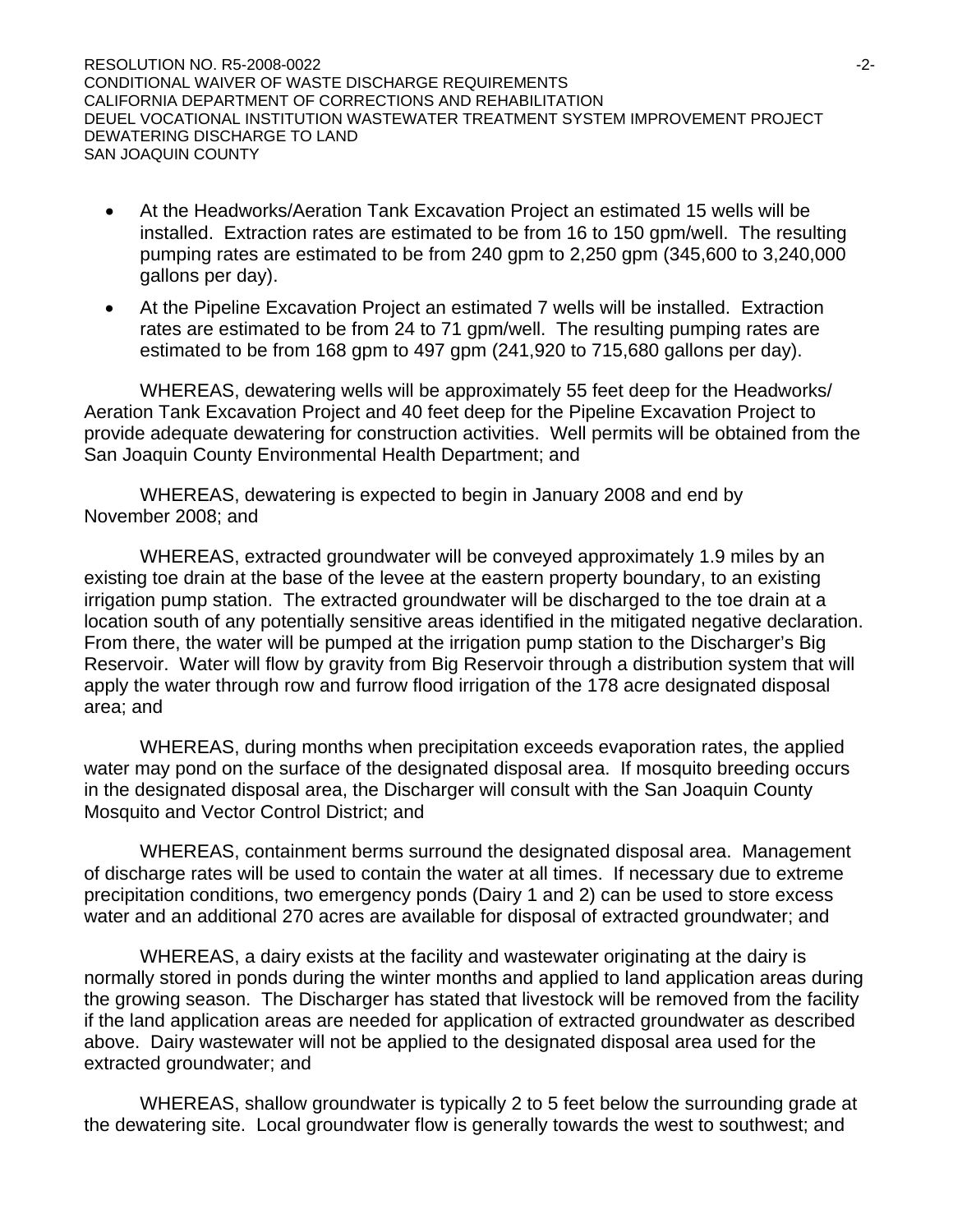RESOLUTION NO. R5-2008-0022 -3- CONDITIONAL WAIVER OF WASTE DISCHARGE REQUIREMENTS CALIFORNIA DEPARTMENT OF CORRECTIONS AND REHABILITATION DEUEL VOCATIONAL INSTITUTION WASTEWATER TREATMENT SYSTEM IMPROVEMENT PROJECT DEWATERING DISCHARGE TO LAND SAN JOAQUIN COUNTY

 WHEREAS, based on groundwater monitoring data performed, three locations of groundwater contamination exist at the facility. They are: the burn pit, maintenance building Underground Storage Tank (UST), and the wastewater treatment plant UST; and

- At the burn pit, groundwater is polluted with volatile organic compounds that include trichloroethylene, perchloroethylene, and daughter products of TCE and PCE.
- At the maintenance building UST site, groundwater is polluted with diesel and gasoline petroleum hydrocarbons and the gasoline constituents benzene and methyl t-butyl ether (MTBE).
- At the wastewater treatment plant UST site, groundwater is polluted with diesel petroleum hydrocarbons.

 WHEREAS, the groundwater at the three chemical release sites is being remediated under the supervision of the Regional Water Board; and

 WHEREAS, because groundwater contaminants including volatile organic compounds, and petroleum hydrocarbons have been detected in on-site groundwater samples, and the dewatered groundwater has the potential to contain these contaminants, the Discharger has elected to treat all extracted groundwater with granular activated carbon (or an equivalent treatment method that results in non-detectable contaminant concentrations in the treated water) prior to discharge into the toe drain; and

 WHEREAS, groundwater samples from the designated disposal area were not tested, but there is no reason to believe that the shallow groundwater quality below the designated disposal area is impacted with pollutants, including petroleum hydrocarbons or volatile organic compounds. Furthermore, aside from the pollutants described above, shallow groundwater quality is likely of similar quality at the dewatering area and at the designated disposal area; and

 WHEREAS, the RWD included a water balance that demonstrates adequate disposal capacity for up to 832,000 gpd on average using a reasonably conservative numerical model that considers 100-year return annual precipitation amounts and normal evaporation and percolation rates; and

 WHEREAS, on 7 April 2006, the California Department of Corrections and Rehabilitation approved a mitigated negative declaration for the wastewater treatment system improvements. Mitigation measures related to water quality were included in the document, and included a requirement to provide setbacks from the areas of the toe drain that are considered as potential freshwater marsh. The Discharger will mitigate the potential impact by piping extracted groundwater approximately 800 feet south to an area that is not considered potential freshwater marsh; and

 WHEREAS, surface water drainage from the project site is to the Sacramento San Joaquin Delta Hydrologic Unit; and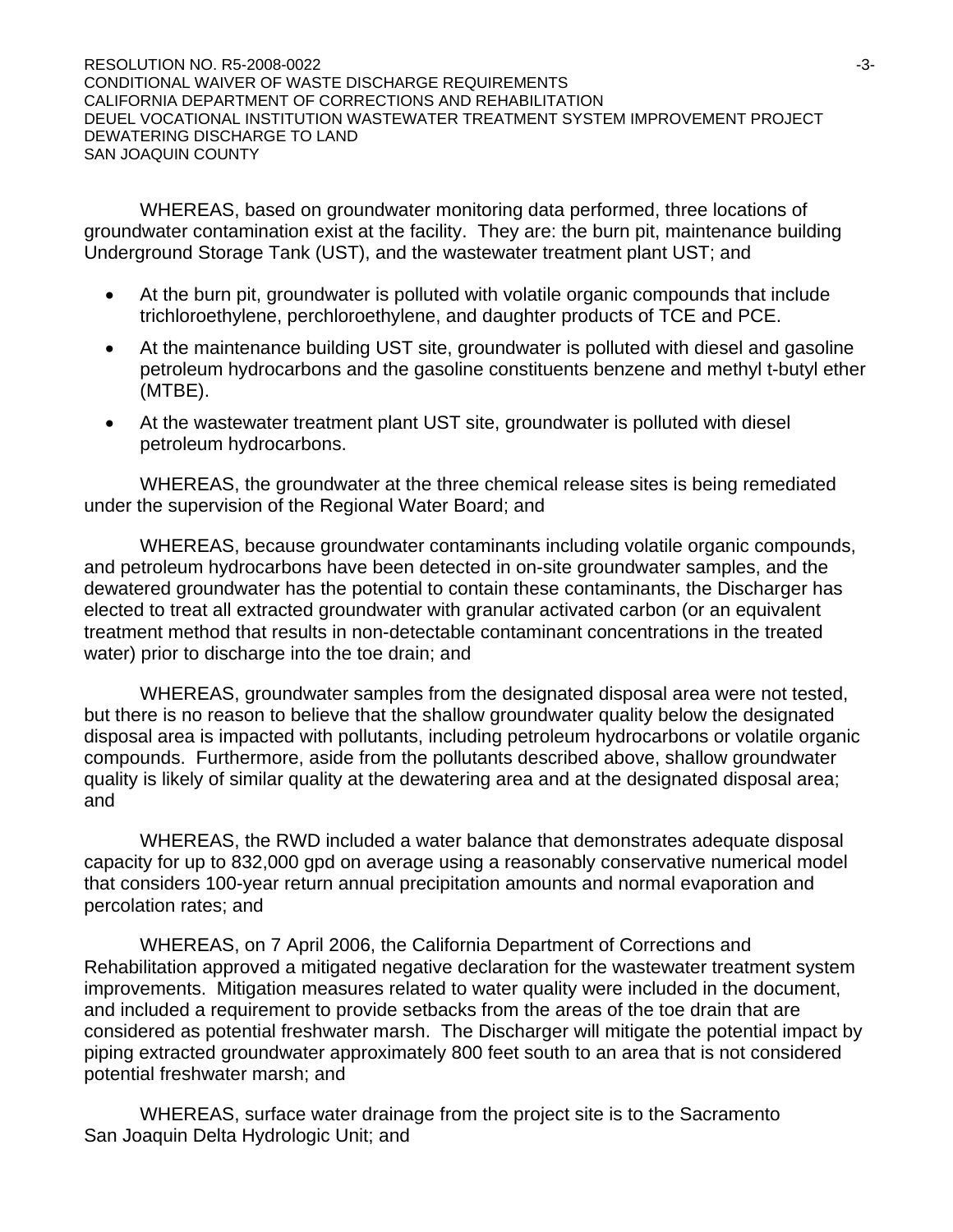RESOLUTION NO. R5-2008-0022 -4- CONDITIONAL WAIVER OF WASTE DISCHARGE REQUIREMENTS CALIFORNIA DEPARTMENT OF CORRECTIONS AND REHABILITATION DEUEL VOCATIONAL INSTITUTION WASTEWATER TREATMENT SYSTEM IMPROVEMENT PROJECT DEWATERING DISCHARGE TO LAND SAN JOAQUIN COUNTY

 WHEREAS, the beneficial uses of the San Joaquin River (within the Sacramento San Joaquin Delta Hydrologic Area) are municipal and domestic supply; agricultural supply; industrial process supply; industrial service supply; water contact recreation; non-contact water recreation; warm freshwater habitat; cold freshwater habitat; migration of aquatic organisms; spawning, reproduction, and/or early development; wildlife habitat; and navigation; and

 WHEREAS, the designated beneficial uses of the groundwater are municipal and domestic supply, agricultural supply, and industrial service supply and industrial process supply; and

 WHEREAS, the Regional Water Quality Control Board, Central Valley Region (Regional Water Board) has a statutory obligation to prescribe waste discharge requirements except where a waiver is not against the public interest; and

 WHEREAS, the Regional Water Board has determined that due to the fact that shallow groundwater will be extracted from, and discharged back into, the same aquifer with low to moderate potential for evapoconcentration in or near the same area from which it was extracted, and treatment will be provided to remove waste constituents such as petroleum hydrocarbons and volatile organic compounds, the discharge poses little or no threat to water quality if the discharge is temporary and water is discharged under conditions that prevent discharge to surface water; and

WHEREAS, Section 13267(b) of the California Water Code provides that: "*In conducting an investigation specified in subdivision (a), the regional board may require that any person who has discharged, discharges, or is suspected of having discharged or discharging, or who proposes to discharge waste within its region, or any citizen or domiciliary, or political agency or entity of this state who has discharged, discharges, or is suspected of having discharged or discharging, or who proposes to discharge, waste outside of its region that could affect the quality of waters within its region shall furnish, under penalty of perjury, technical or monitoring program reports which the regional board requires. The burden, including costs, of these reports shall bear a reasonable relationship to the need for the report and the benefits to be obtained from the reports. In requiring those reports, the regional board shall provide the person with a written explanation with regard to the need for the reports, and shall identify the evidence that supports requiring that person to provide the reports"*; and

WHEREAS, the reports required by attached Monitoring and Reporting Program No. R5-2008-0022 are necessary to ensure compliance with this Resolution. The Discharger owns and operates the facility that discharges the waste subject to this Order; and

 WHEREAS, the Regional Water Board held a hearing on 25 January 2008 in Rancho Cordova, California and considered all evidence concerning this matter:

 RESOLVED, that the California Regional Water Quality Control Board, Central Valley Region, waives waste discharge requirements for the California Department of Corrections and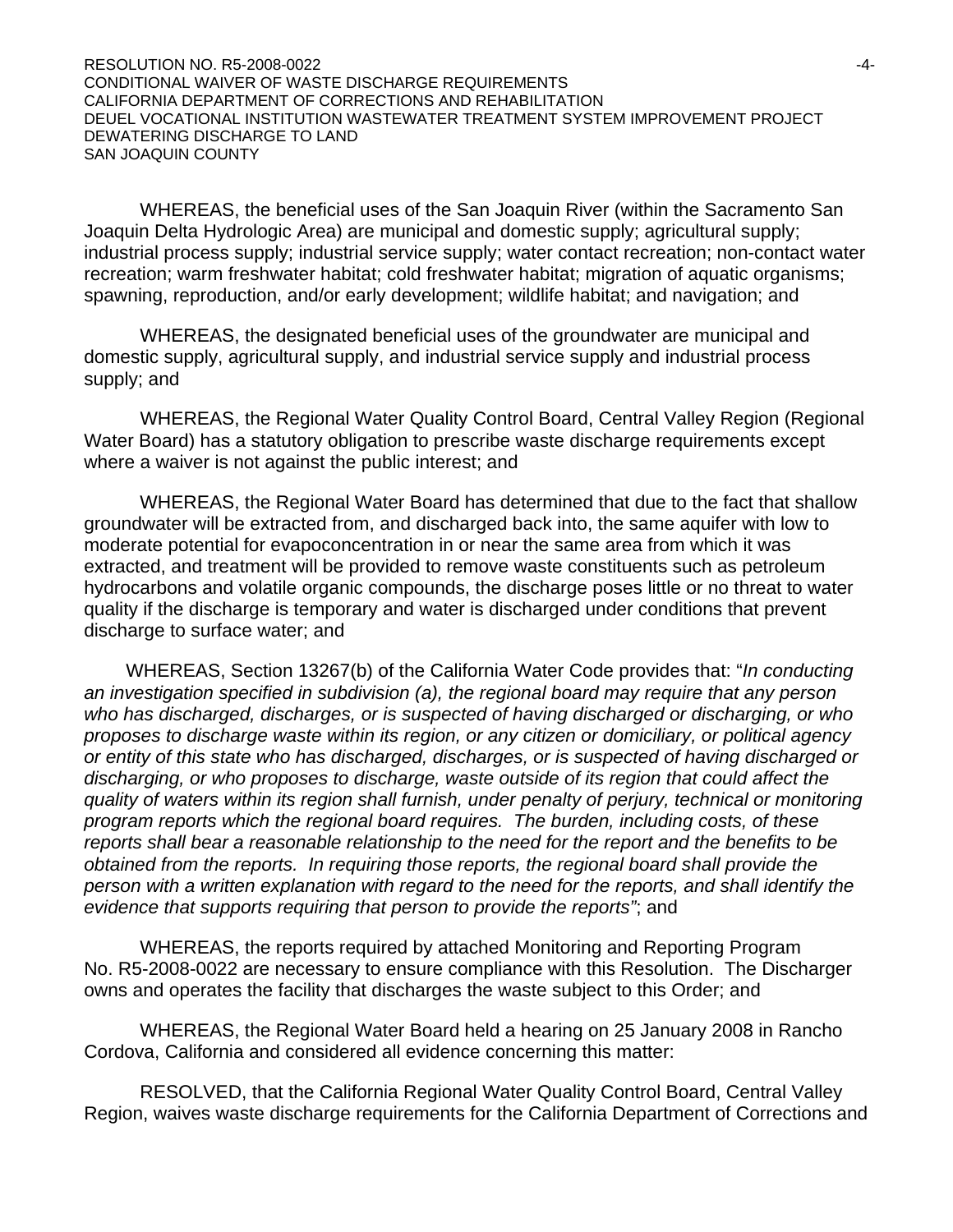RESOLUTION NO. R5-2008-0022 - 2008 - 2012 - 2022 - 2022 - 2022 - 2022 - 2022 - 2022 - 2022 - 2022 - 2022 - 202 CONDITIONAL WAIVER OF WASTE DISCHARGE REQUIREMENTS CALIFORNIA DEPARTMENT OF CORRECTIONS AND REHABILITATION DEUEL VOCATIONAL INSTITUTION WASTEWATER TREATMENT SYSTEM IMPROVEMENT PROJECT DEWATERING DISCHARGE TO LAND SAN JOAQUIN COUNTY

Rehabilitations' Deuel Vocational Institution Wastewater Treatment System Improvement Project dewatering discharge, subject to the following conditions:

## **Discharge Prohibitions**

- 1. Discharge of extracted groundwater to surface waters or surface water drainage courses is prohibited.
- 2. Discharge of waste classified as "hazardous" as defined in 27 CCR Section 20164 is prohibited.
- 3. Discharge of extracted groundwater to the toe drain or other surface water drainage course containing detectable concentrations of total petroleum hydrocarbons or volatile organic compounds is prohibited.
- 4. Bypass or overflow of extracted groundwater from the designated disposal area, the additional 270 acres, dairy ponds no. 1 or 2, or the toe drain shown on Attachment B is prohibited.
- 5. The application of dairy wastewater to the designated disposal area shown on Attachment B is prohibited for the duration of the dewatering project.
- 6. If extracted groundwater is discharged to the additional 270 acres as a result of hydraulic conditions, the application of dairy wastewater is prohibited.

# **Discharge Specifications:**

- 1. The daily discharge flow shall not exceed 832,000 gallons per day as a 30-day average except during the first 15-days of dewatering at the headworks/aeration tank site where the maximum flow rate shall not exceed 1,600,000 gallons per day over the 15-day time period.
- 2. The discharge shall not cause a condition of pollution or nuisance as defined by the California Water Code, Section 13050.
- 3. All extracted groundwater shall be treated with granular activated carbon or an equivalent treatment method to assure compliance with Discharge Prohibition No. 3 prior to discharge to the toe drain. If the Discharger determines treatment is not necessary because contaminants are not present, the data shall be submitted to the Executive Officer. Treatment may cease upon approval of the Executive Officer.
- 4. By **29 February 2008** the Discharger shall submit a technical report that describes the configuration of the granular activated carbon (or equivalent treatment system) and describes the granular activated carbon replacement protocol.
- 5. Objectionable odor originating at the discharge areas shall not be perceivable beyond the limits of those areas.
- 6. The Discharger shall operate all systems and equipment to optimize the quality of the discharge. In particular, care shall be taken to prevent erosion of the toe drain.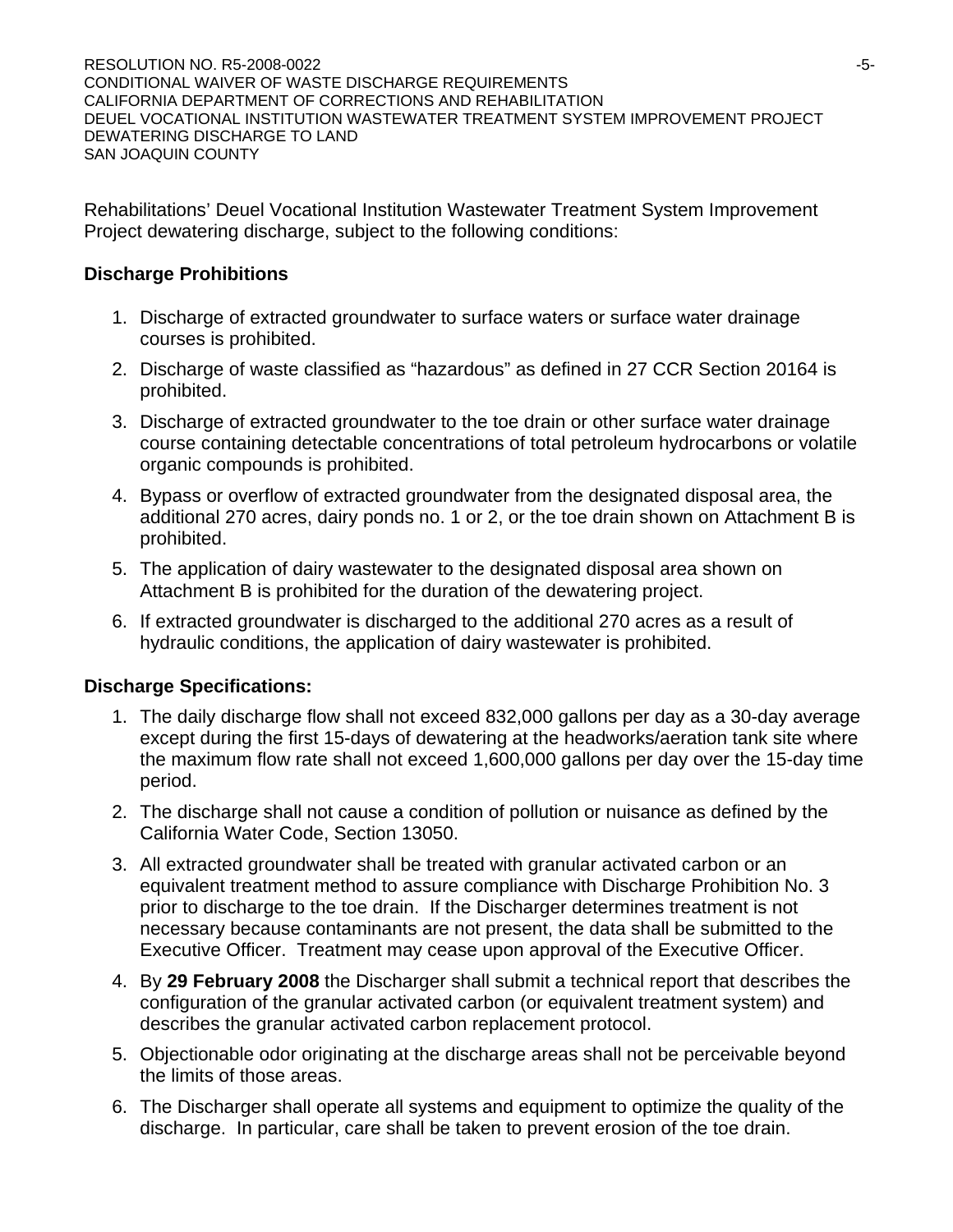RESOLUTION NO. R5-2008-0022 - 2008 - 2008 - 2010 - 2010 - 2010 - 2010 - 2011 - 2011 - 2012 - 2014 - 2014 - 201 CONDITIONAL WAIVER OF WASTE DISCHARGE REQUIREMENTS CALIFORNIA DEPARTMENT OF CORRECTIONS AND REHABILITATION DEUEL VOCATIONAL INSTITUTION WASTEWATER TREATMENT SYSTEM IMPROVEMENT PROJECT DEWATERING DISCHARGE TO LAND SAN JOAQUIN COUNTY

- 7. Storm water best management practices, as described in Storm Water Pollution Prevention Plans prepared for the construction activities, shall be implemented at all times.
- 8. This waiver expires on 1 November 2009. The Discharger must submit an RWD at least 120 days before the expiration date to obtain a new waiver if they wish to continue the discharge after the expiration date.

# **Provisions**

1. Pursuant to Section 13267 of the California Water Code, the Discharger shall comply with the monitoring and reporting requirements prescribed in Monitoring and Reporting Program No. R5-2008-0022. In so doing, the Discharger shall comply with the "Standard Provisions and Reporting Requirements for Waste Discharge Requirements", dated 1 March 1991, which are attached hereto and made part of this Order by reference.

 RESOLVED, that this action waving waste discharge requirements is conditional and may be terminated at any time prior to 1 November 2009.

I, PAMELA C. CREEDON, Executive Officer, do hereby certify the foregoing is a true, full, and correct copy of a resolution adopted by the California Regional Water Quality Control Board, Central Valley Region, on 25 January 2008.

Original signed by

PAMELA C. CREEDON, Executive Officer

Attachments: Monitoring and Reporting Program A – Site Location Map B – Site Plan Standard Provisions and Reporting Requirements

TRO: 1/25/08

REVISED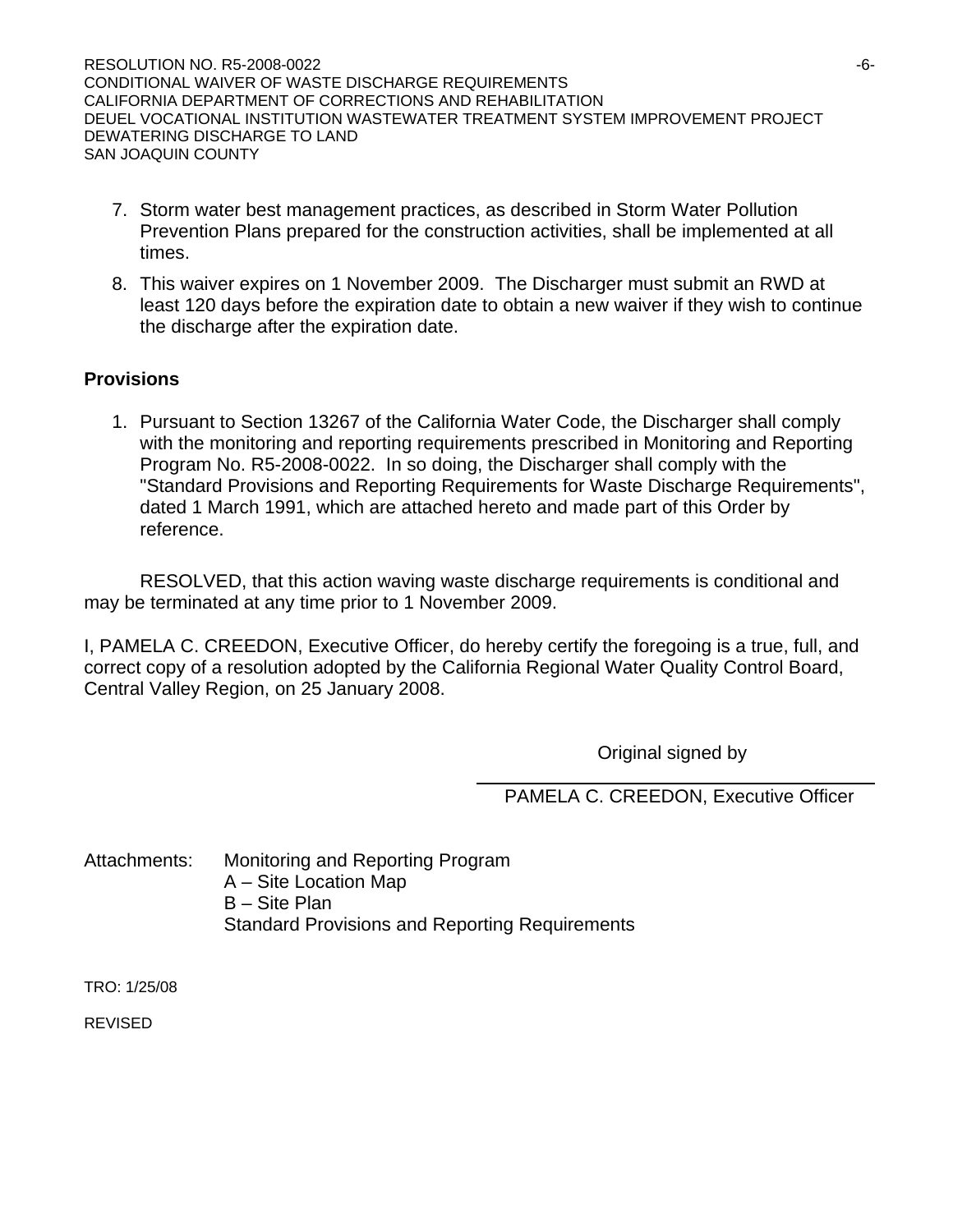### CALIFORNIA REGIONAL WATER QUALITY CONTROL BOARD CENTRAL VALLEY REGION

#### MONITORING AND REPORTING PROGRAM NO. R5-2008-0022 FOR CALIFORNIA DEPARTMENT OF CORRECTIONS AND REHABILITATION DEUEL VOCATIONAL INSTITUTION WASTEWATER TREATMENT SYSTEM IMPROVEMENT PROJECT DEWATERING DISCHARGE TO LAND SAN JOAQUIN COUNTY

This Monitoring and Reporting Program (MRP) describes requirements for monitoring extracted groundwater and the designated disposal area. This MRP is issued pursuant to Water Code Section 13267. The Discharger shall not implement any changes to this MRP unless and until a revised MRP is issued by the Executive Officer.

## **DESIGNATED DISPOSAL AREA MONITORING**

The Discharger shall monitor the dewatering discharge areas in accordance with the following. Monitoring shall be performed daily and the results shall be included in the monthly monitoring report. Erosion, ground saturation, the effectiveness of containment berms and levees, and nuisance conditions shall be evaluated weekly and discussed in the report. The discharge shall also be monitored to estimate hydraulic loading rates.

| Parameter<br><b>Extracted groundwater</b><br>flow rate | Units<br>gallons         | Type of<br>Sample<br>Metered | Monitoring<br>Frequency<br>Daily | Reporting<br>Frequency<br>Monthly |
|--------------------------------------------------------|--------------------------|------------------------------|----------------------------------|-----------------------------------|
| Rainfall <sup>1</sup>                                  | Inches                   | Measurement                  | Daily                            | Monthly                           |
| Net acreage receiving<br>the discharge <sup>2</sup>    | Acres                    | Estimation                   | Daily                            | Monthly                           |
| Nuisance Conditions <sup>3</sup>                       | Observation              | <b>NA</b>                    | Daily                            | Monthly                           |
| Evidence of discharge<br>outside the designated        | <b>Present or Absent</b> |                              | Daily                            | Monthly                           |

disposal area<sup>4</sup>

 $1$  Rainfall can be reported from data collected from an on-site weather station or a nearby government

operated weather station.<br><sup>2</sup> Acreage shall name all fields that received water. The acreage for each field shall be estimated.

<sup>3</sup> Nuisance conditions consist of objectionable odors, presence or breeding of mosquitoes, or other

objectionable vector.<br><sup>4</sup> The description shall include evidence of erosion, ground saturation, effectiveness of containment berms and levees.

## **TREATMENT SYSTEM MONITORING**

The Discharger shall monitor effluent from the treatment system in accordance with the following. Monitoring shall be performed weekly and the results shall be included in the monthly monitoring report. This monitoring is required unless the Executive Officer approves operation of the dewatering system without use of a treatment system based on the extracted groundwater quality.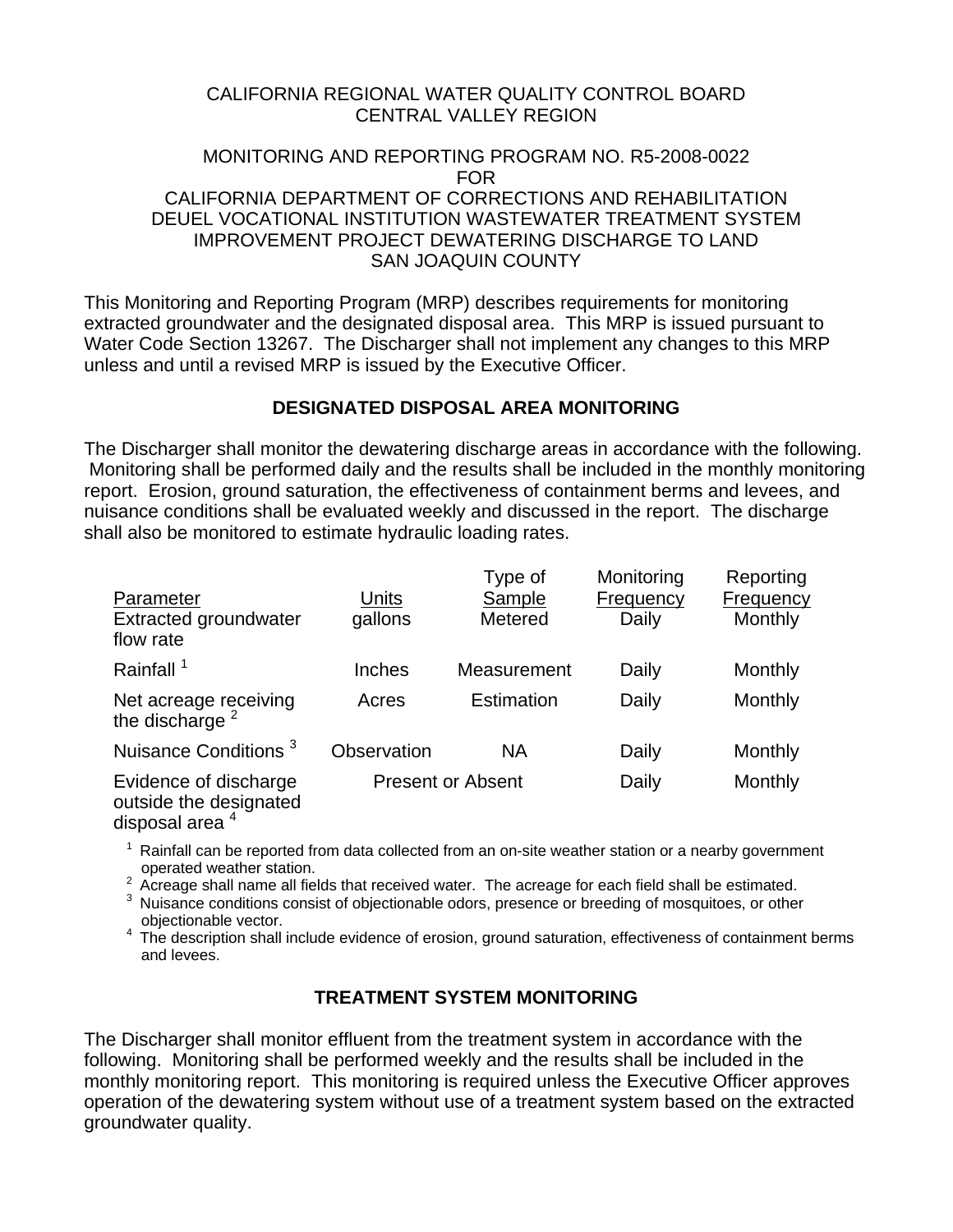#### MONITORING AND REPORTING PROGRAM NO. R5-2008-0022 -2- CALIFORNIA DEPARTMENT OF CORRECTIONS AND REHABILITATION DEUEL VOCATIONAL INSTITUTION WASTEWATER TREATMENT SYSTEM IMPROVEMENT PROJECT DEWATERING DISCHARGE TO LAND SAN JOAQUIN COUNTY

| Reporting        |
|------------------|
| <b>Frequency</b> |
| Monthly          |
| Monthly          |
| Monthly          |
| Monthly          |
| Monthly          |
|                  |

Monitoring

VOCs denotes Volatile Organic Compounds. TPH-G denotes Total Petroleum Hydrocarbons as Gasoline. TPH-D denotes Total Petroleum Hydrocarbons as Diesel. MTBE denotes Methyl T-Butyl Ether. GAC denotes Granular Activated Carbon.

- 1 Analytical method specified or equivalent.
- 2 VOCs analysis can be limited to cis- and trans-1,2-Dichlorethene, Tetrachloroethene (PCE), Trichloroethene (TCE).
- 3 GAC monitoring shall consist of reporting the number of GAC pounds replaced during the month. If a carbon change out was not performed, the report shall so state.

# **REPORTING**

In reporting monitoring data, the Discharger shall arrange the data in tabular form so that the date and monitoring results are readily discernible. The data shall be summarized in such a manner to clearly illustrate compliance with the conditions of Resolution No. R5-2008-0022. The results of any monitoring done more frequently than required at the locations specified in the Monitoring and Reporting Program shall be reported to the Regional Water Board.

# **A. Monthly Monitoring Reports**

Monthly reports shall be submitted to the Regional Water Board on the **1st day of the second month following monitoring** (i.e. the January Report is due by 1 March). At a minimum, the monthly monitoring reports shall include the results of the designated disposal area monitoring, treatment system monitoring, and description of the amount of granular activated carbon or other treatment residual used or a detailed discussion of any alternative treatment method implemented.

# **B. Annual Report**

An Annual Report shall be prepared after each year and after completion of the project. The Annual Report shall include all monitoring data required in the monthly schedule, and shall be submitted to the Regional Water Board by **1 February each year**. In addition to the data normally presented, the Annual Report shall include the following:

- 1. Tabular and graphical summaries of all data collected during the year.
- 2. An evaluation of the discharge areas and discussion of any structural or operational improvements needed for future use of these areas.

Reporting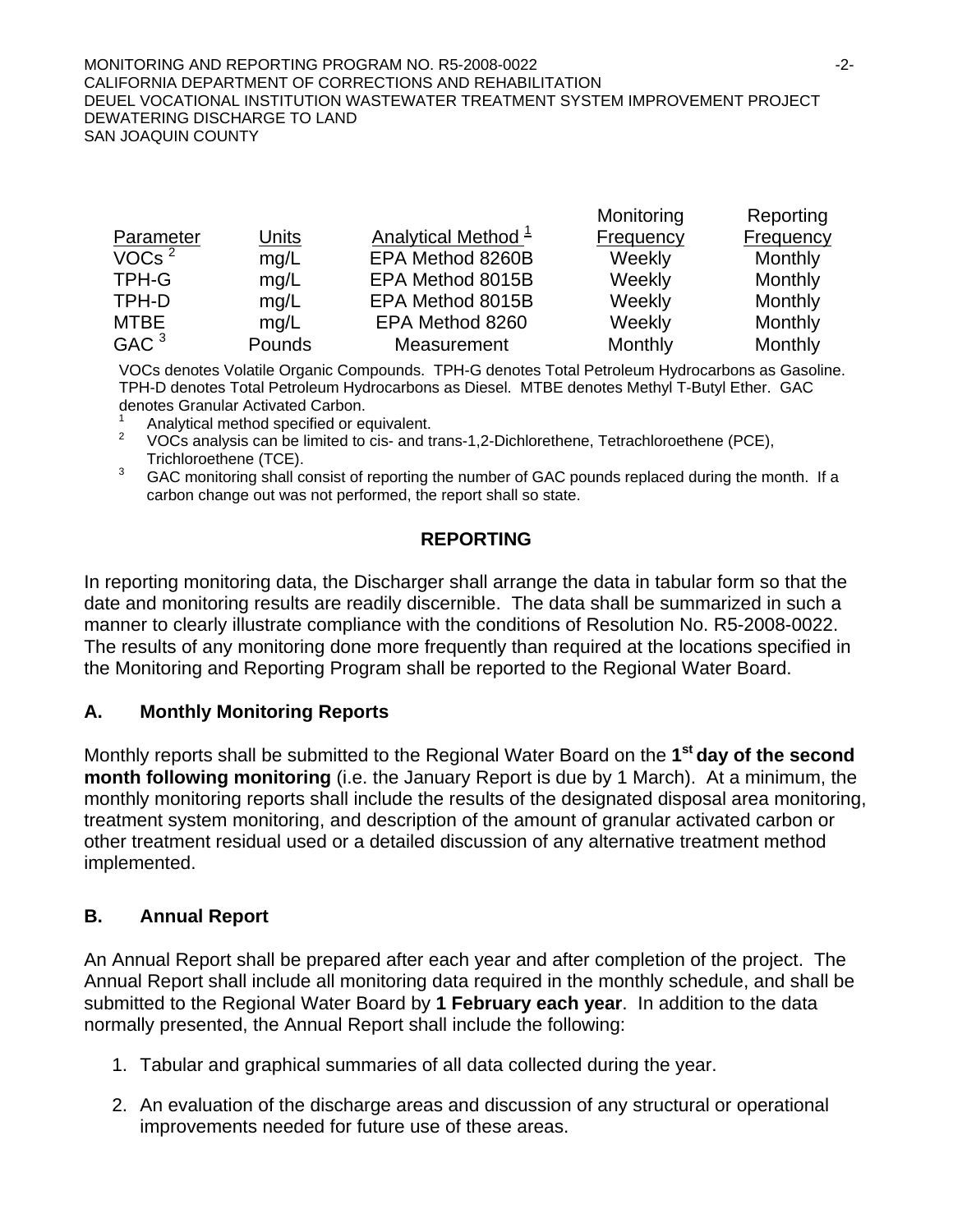MONITORING AND REPORTING PROGRAM NO. R5-2008-0022  $-3$ -3-CALIFORNIA DEPARTMENT OF CORRECTIONS AND REHABILITATION DEUEL VOCATIONAL INSTITUTION WASTEWATER TREATMENT SYSTEM IMPROVEMENT PROJECT DEWATERING DISCHARGE TO LAND SAN JOAQUIN COUNTY

- 3. A discussion of compliance and the corrective action taken.
- 4. A discussion of any data gaps and potential deficiencies/redundancies in the monitoring system or reporting program.

A letter transmitting the self-monitoring reports shall accompany each report. The letter shall include a discussion of all problems found during the reporting period, and actions taken or planned for correcting them, such as operation or facility modifications. If the Dischargers have previously submitted a report describing corrective actions and/or a time schedule for implementing the corrective actions, reference to the previous correspondence will be satisfactory. The transmittal letter shall contain the penalty of perjury statement by the Discharger, or the Discharger's authorized agents, as described in the Standard Provisions General Reporting Requirements Section B.3.

The Discharger shall implement the above monitoring program as of the date of this Resolution.

Original signed by

Ordered by:

PAMELA C. CREEDON, Executive Officer

 25 January 2008 (Date)

TRO: 1/25/08

REVISED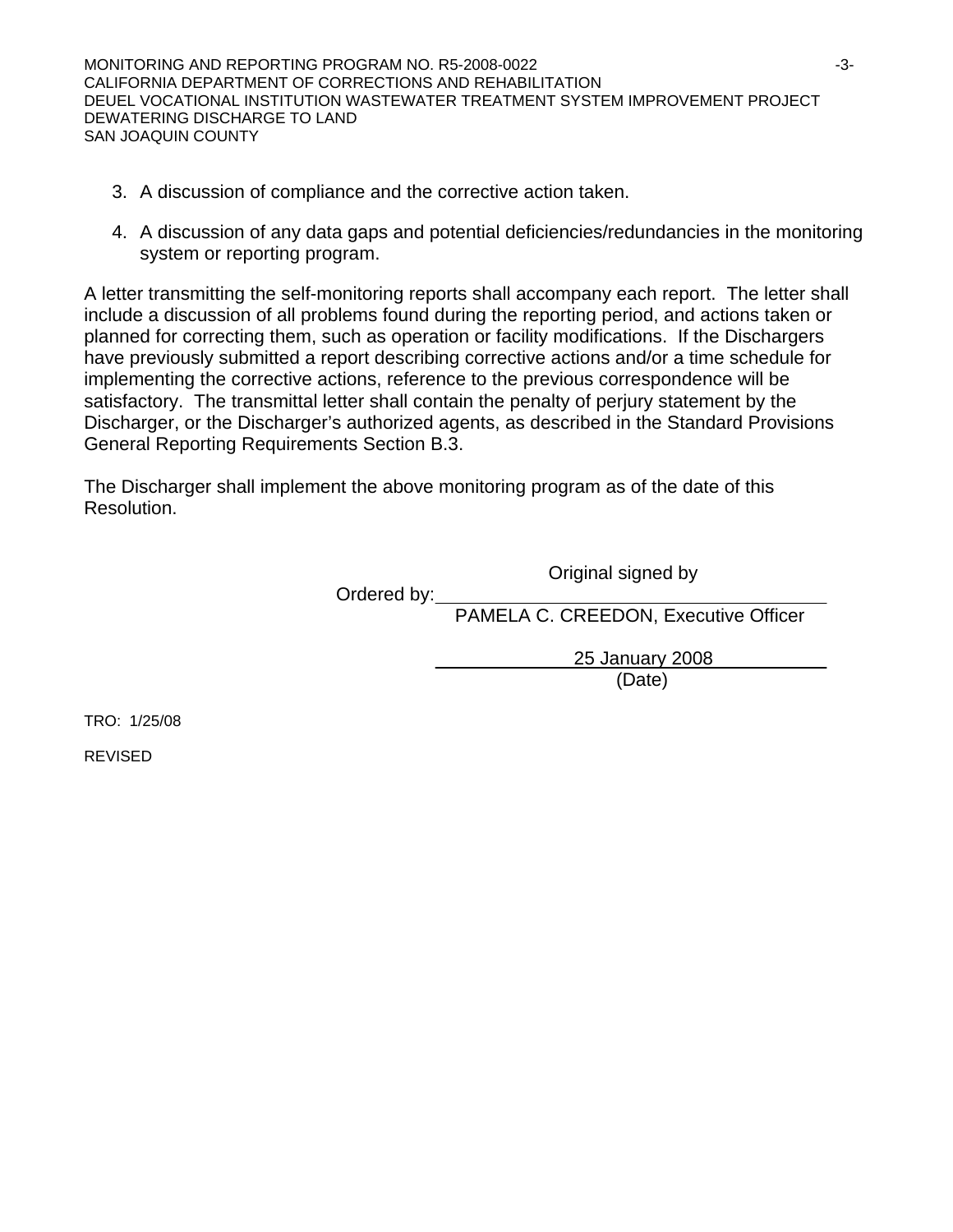RESOLUTION NO. R5-2008-0022 **ATTACHMENT A**